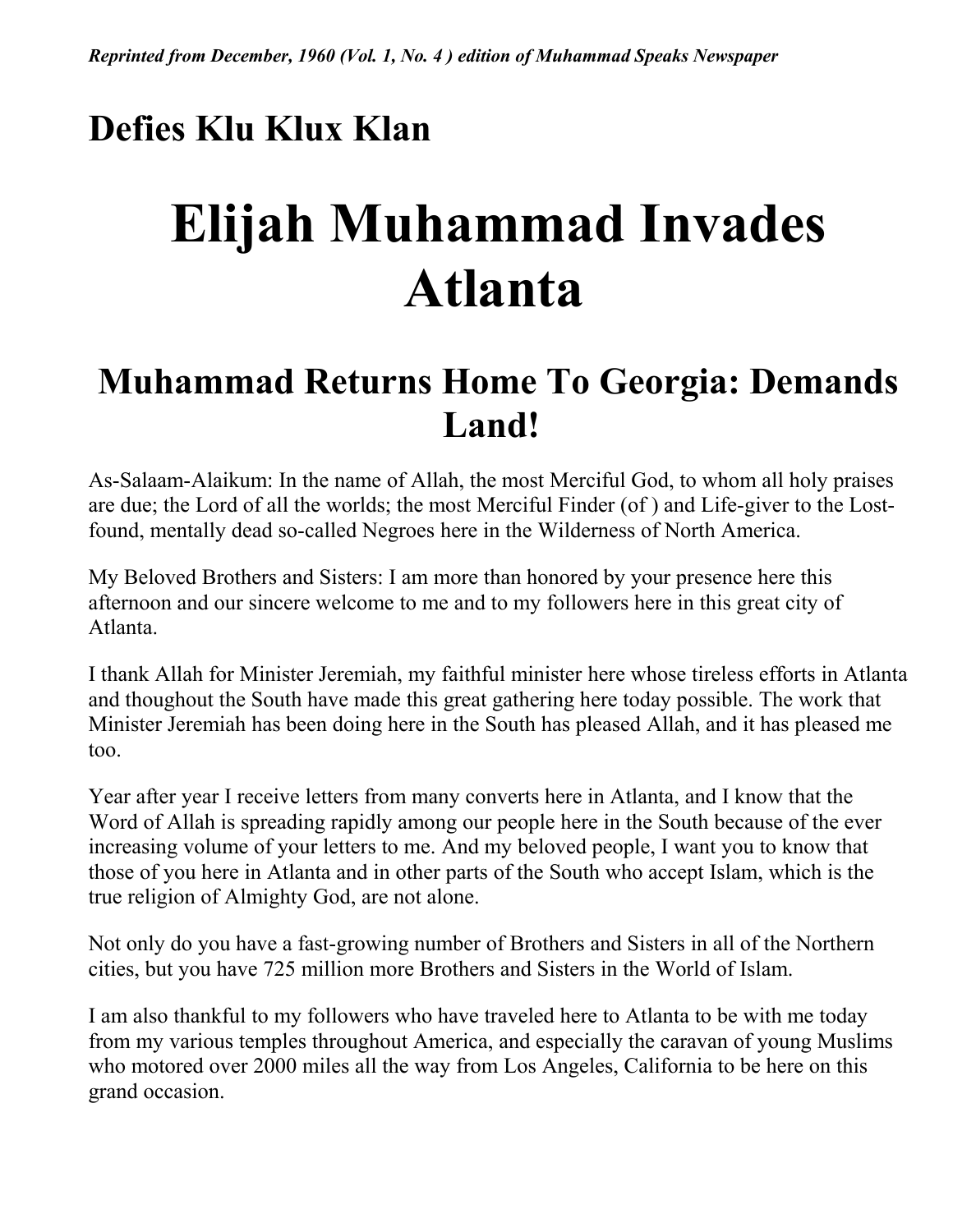# **Unity**

My followers are with me wherever I go, and it is wonderful to have such sincere people who will follow you all around the country like this because it shows unity, and it also shows there is no religion that can produce unity like the unity produced by Islam.

Yes, today the Muslims are in all the major cities of America, and if you look around in the smaller cities you will find us there also. Just walk around saying As- Salaam Alaikum," and pretty soon someone will reply, "Wa-Alaikum-Salaam."

Beloved Brothers and Sisters, again I must thank Allah for permitting me to be in your presence here in Atlanta this afternoon. I am thankful also to the Atlanta Police Department for the courtesies they have shown us here in this city, and I want everyone to know we are a people who are grateful to anyone who is nice toward us.

We are a people of peace. We are seeking to spread brotherly love among the so-called Negroes for it is they who have been deprived of brotherly love. We (Muslims) have come through the same trials and tribulations as they have, and now we want them to see and share the brotherhood that Islam has given us.

## **Last Religion.**

Islam is not a new religion. Islam is not a religion that has been organized by the white man. Islam is the religion of God Himself, and Islam is the religion of all the prophets of God, from Adam to Muhammad (the last).

Islam was the religion of Moses, Noah, Abraham and Jesus. Islam will be the last of the three great religions (Buddhism, Christianity, and Islam) that now dominate the earth. Islam must be the last of these three great religions because God Himself is the Author of Islam, and Islam is to bring peace and contentment after this war and trouble-making world, which you now know, has been destroyed.. . .and you can see that this trouble-making world is already on its way out.

Islam has not made great progress for the past 6000 years because this is the religion that God Himself would spread in the "last days." If Islam had been forced upon all the people of the earth during the past 6000 years there would not have been any "world of Christianity," there would not have been any "World of Buddhism,"... and there would never have been anything like "The Caucasian World." Islam would have prevented their progress.

God Himself has held Islam "in check" to give these other "worlds free reign during the past 6000 years. But, Islam was the religion of the black people who lived before Adam was made, as far back as 66 trillion years ago when the earth and the moon were together and formed one and the same planet . . . and which at that time was called "moon" instead of earth.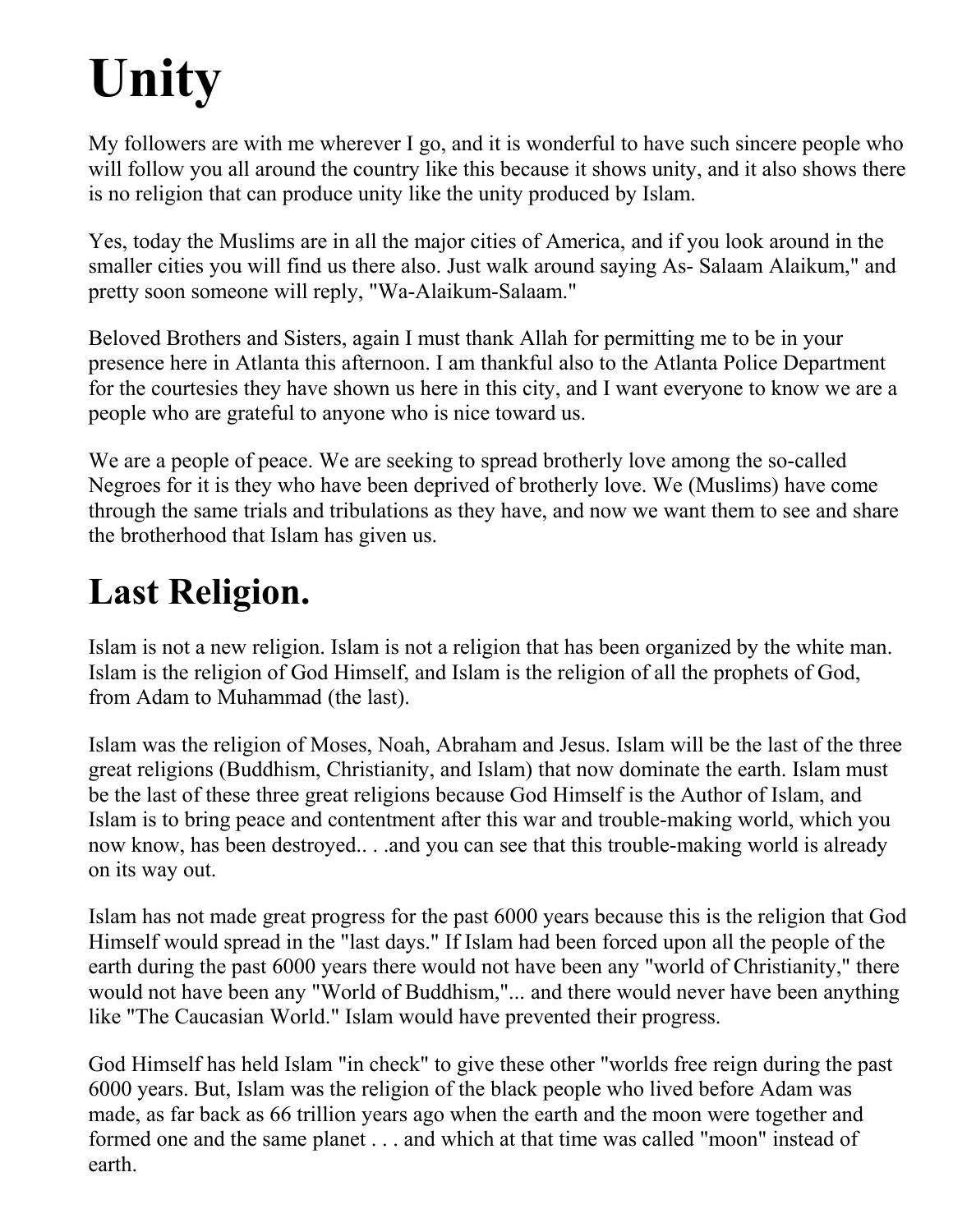According to the word of Allah to me, one of our wise black scientists was upset over the dialect the people were speaking, and he wanted to change the language and make all of the people speak the same dialect. He became angry because he could not get the others to go along with him, and when he saw that he could not accomplish what he wanted, he drilled a huge shaft into this planet for about four or five thousand miles deep, and filling that hole with high explosives he set it off, with the intention of destroying all civilization. He thought he could get rid of us.

## **No Life.**

That part of the planet which we call "moon" today was blasted 12,000 miles from its original pocket that it had been rotating in at the time of the explosion, and this part that we call "earth" today dropped 36,000 miles from that pocket and found another pocket and started rotating again. . . ( it all happened in the twinkling of an eye) and that part (moon) that was blasted away dropped all of its water upon this part (earth), and this is why three-fourths of the earth's surface today is covered by water, and also why there is no life on the moon.

We are the people who devised that great destruction of our planet. That part (moon) that you see up there in the sky shining at night was once joined with this part (earth) that we now live on. Before the explosion the entire planet was then called "moon." (Not really by the word "moon" that we use today, but by a word in Arabic that means practically the same thing.)

We will have another great destruction, and we will provide that one too. We ourselves (the black nation) are a people who can never be destroyed. There never was a time when we (the black nation) didn't exist. We don't have any birth record of the black nation. We have no beginning and we have no ending. So don't talk about getting rid of the Black Man, because you cannot do it.

## **Birth State.**

Again I say, we are happy to be in Atlanta today, the capital of Georgia . . .my birth state. I was born in this state. And grew up in this state. I was a grown man, married and the father of children even before I left this state. So don't try and make me acquainted with Georgia. I am already acquainted with Georgia.

This great city of Atlanta with its fine colleges, institutions of learning, is one of America's most important cities, and is even the gateway to the South.

We thank the city for permitting us to enter it, and the courtesy of the police department, and the mayor of this great city, and the governor of the state. We are happy to be called one of your own state-born sons.

My beloved people, I am one of your brothers. I am not a foreigner, but I have a Divine message from the Lord of the Worlds that sounds foreign to you because you have not heard it before.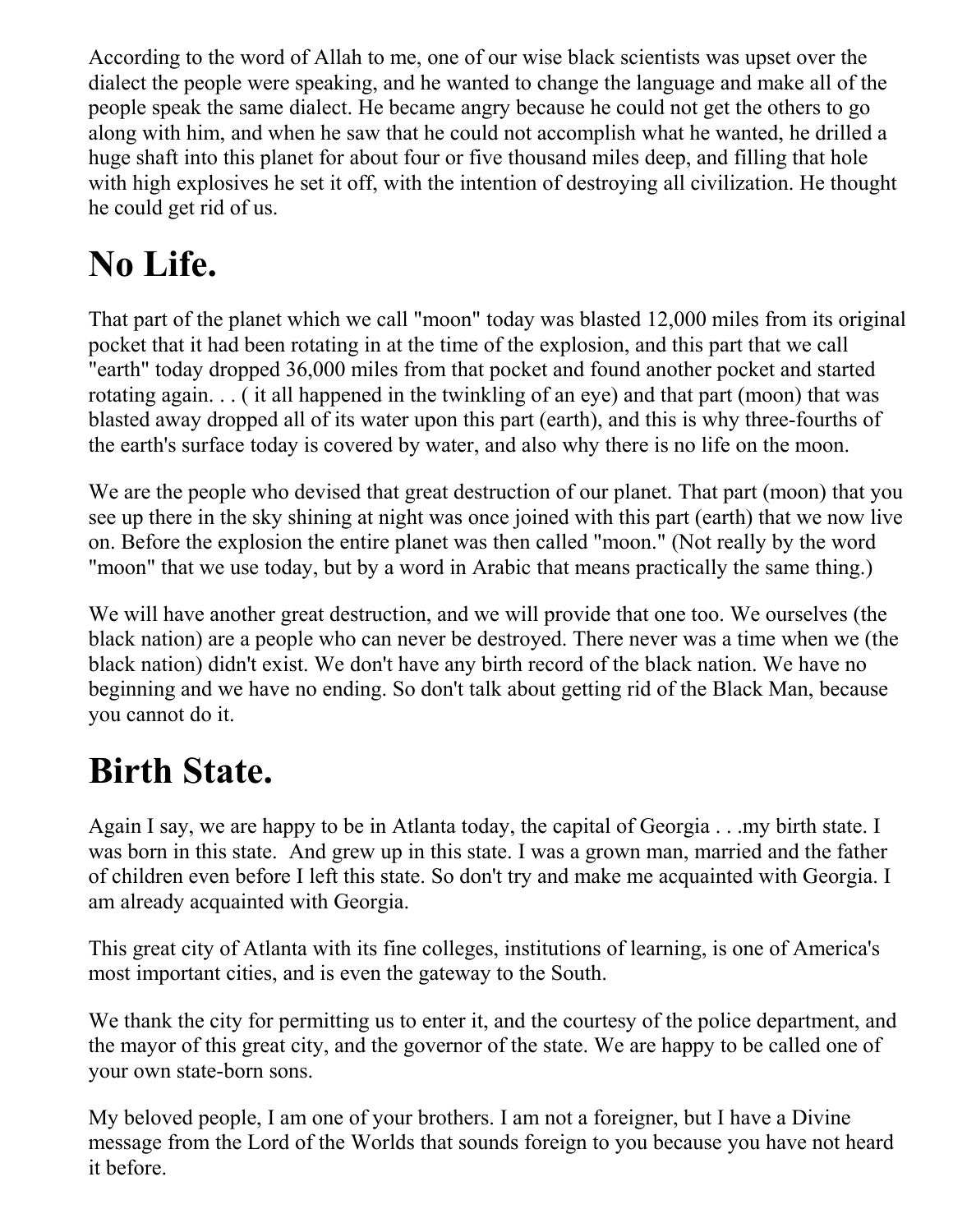I want you to know that we so -called Negroes are the people who have been on this planet for trillions of years. I say "so-called Negroes" because you are not a Negro. You are members of the Asiatic Nation, from the Tribe of Shabazz. There is no such thing as a race of Negroes. This is a false name given you during slavery by your slavemaster, who, after robbing you completely of your knowledge of your homeland, your parents, and your culture, called you "Negro" or Nigger because that word means something that is "NEUTER" or NEUTRAL." Therefore you are now a little group of people on this earth who stand out because you have become neutralized by ignorance of yourself and your own kind, and of your enemy.

You are "neutral" . . . not united with yourselves, among yourselves, nor are you united with your own people of your own world.

Since ignorance of self and others of self makes you reluctant to unite with your own kind, and despite your love and worship of your slavemaster he will not let you unite with him . . .thus you are in the middle, standing alone, neutralized by your own lack of knowledge, unacceptable to either friend or foe . . . NEGROES!!!

This is why you are called NEGRO. The slavemaster gave you this name because he understood the meaning of it, although Webster has cunningly kept you away from the true meaning of it, by saying it refers to black people . . . and especially the black African who has no education or independence.

My dear Brothers and Sisters, and distinguished educators of Atlanta , you have often wondered why you had to call yourselves by this name "Negro." It has been due to the fact that you didn't know its origin and you didn't know your origin. You have been asleep. You don't know whom you are from, where you are from, where you are going, how you should stand, how you should sit . . . you know nothing at all but what your slavemaster chooses to tell you, and since he tells you only that which will benefit himself and his own kind, you have been made into a NEUTRAL person.. . a shiftless, helpless NEGRO.

#### **Shiftless.**

If the white man says to you, "Johnny, go back home, I have no work for you today," you go back home and sit down and wait for the white man to send for you (when he sees fit) to come back and work on his job. You don't try to create a job for yourself. You are shiftless because the lack of "proper"education and self-knowledge has left you lifeless (mentally, economically, and otherwise).

I am not making fun of you. I am trying to lead you to the point where you can see the basic cause of your condition.

I am one of you. I came through the same trials and tribulation and the same hell that you did.

What I say about you I am also saying it about myself. I am your brother; I am here, if necessary, to give my life to save yours. I am not running from death. I am running to save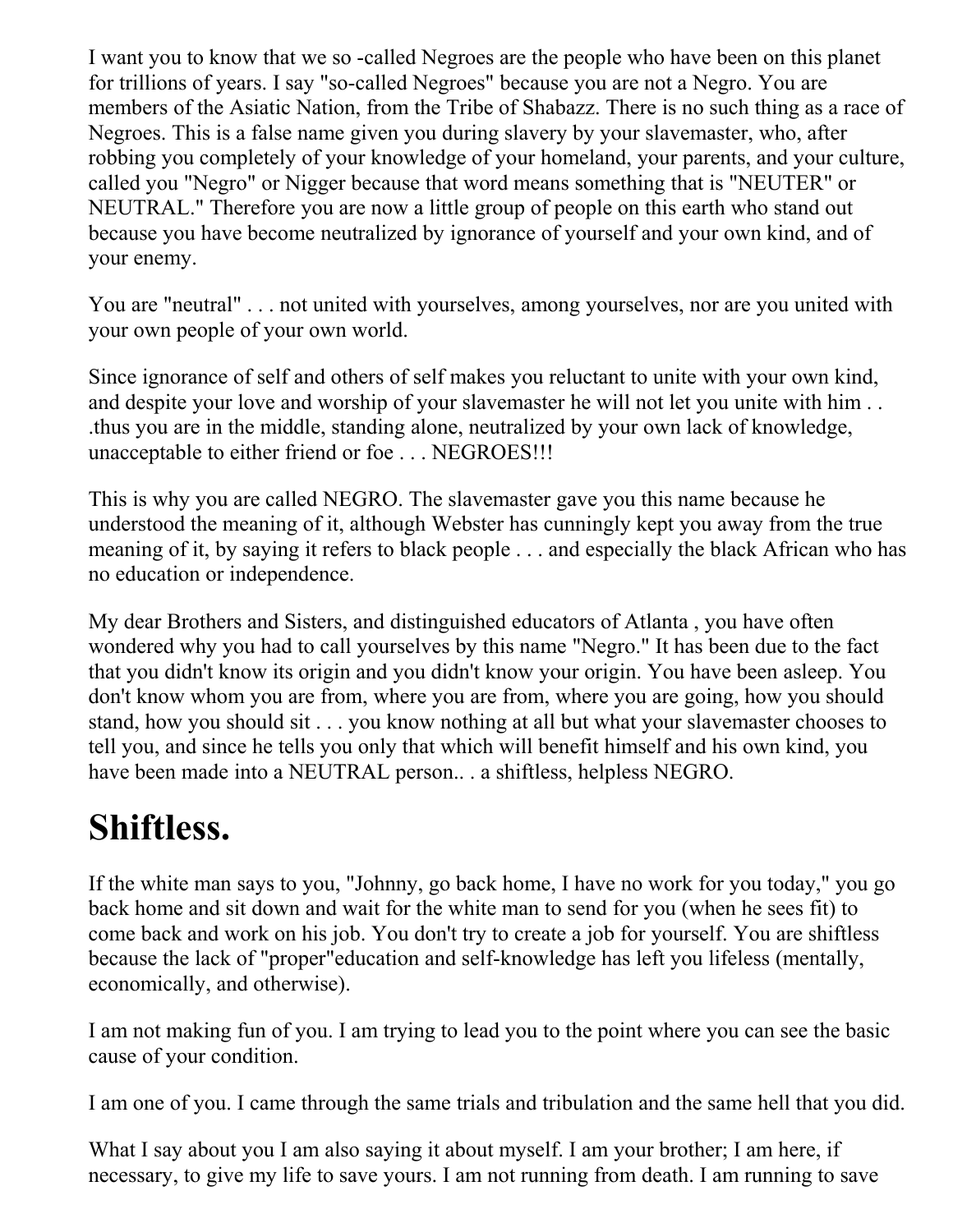your life. So take me for a friend and not an enemy.

You must learn to make jobs for yourselves so that the next time "boss" tells you he does not have any work for you, you can tell him that you are going to do some work for yourself.

Three hundred years under the persecution of your slavemaster has made you into a blind, deaf, and dumb...and an absolutely "dead" people. He has taught you to eat the rotten and worse type of foods, even the flesh of that poisonous animal, the swine (pork). . . filling your stomach with this poison meat (pork) has deteriorated you physically, mentally as well as morally.

The Arab word for the pig is "Khansuer." ("khan" means "I see," and "suer" means "very foul." ) This word thus means "I see something that is very foul, filthy, diseased, something that is not fit to be eaten by intelligent, civilized people.

#### **Poison Meat.**

Your slavemaster reared you on this poisonous meat, which has dulled your brains, and you ceased to think about your past history, and then you were deprived easily of the knowledge of your own God and your own religion. Thus it became easy for the slavemaster to deprive you also of the knowledge of your own kind, and the knowledge of his kind.

Now you don't know the way back to your own kind, and his kind won't accept you . . . so they call you Nigger or Negro, which means deaf, dumb, and blind. . . neutral , dead, lifeless.

We, the Nation of Islam, who believe in freedom, justice and equality stand not only before you today, but before the entire world as we declare this truth about the American so-called Negroes.

The nations of earth are faced today with a worse problem than has ever presented itself in the history of mankids, and the primary ingredient of this great "world problem" involves the condition and position of the so-called Negro here in America. . . 20 million ex-slaves who have become a nation within a nation and who are now crying out for something that they can call their own.

This is creating a problem not only for America , but for the entire world, and that problem is: how to give you a knowledge and understanding of yourself, teach you the knowledge of your own God and your own religion. and to teach you the knowledge of your own nation so that you can make a stand for yourselves as other nations are making for themselves.

This problem is so delicate and complicated that only God Himself can solve it. I am not a man who has grabbed a suitcase with a bible in it upon my own impulses. No! I stand before you as a man who has been chosen for you by God Himself. I did not choose myself. This must be made clear! The Divine Revelation which I have received and which I am preaching to you and to the entire world came to me from the Mouth of God.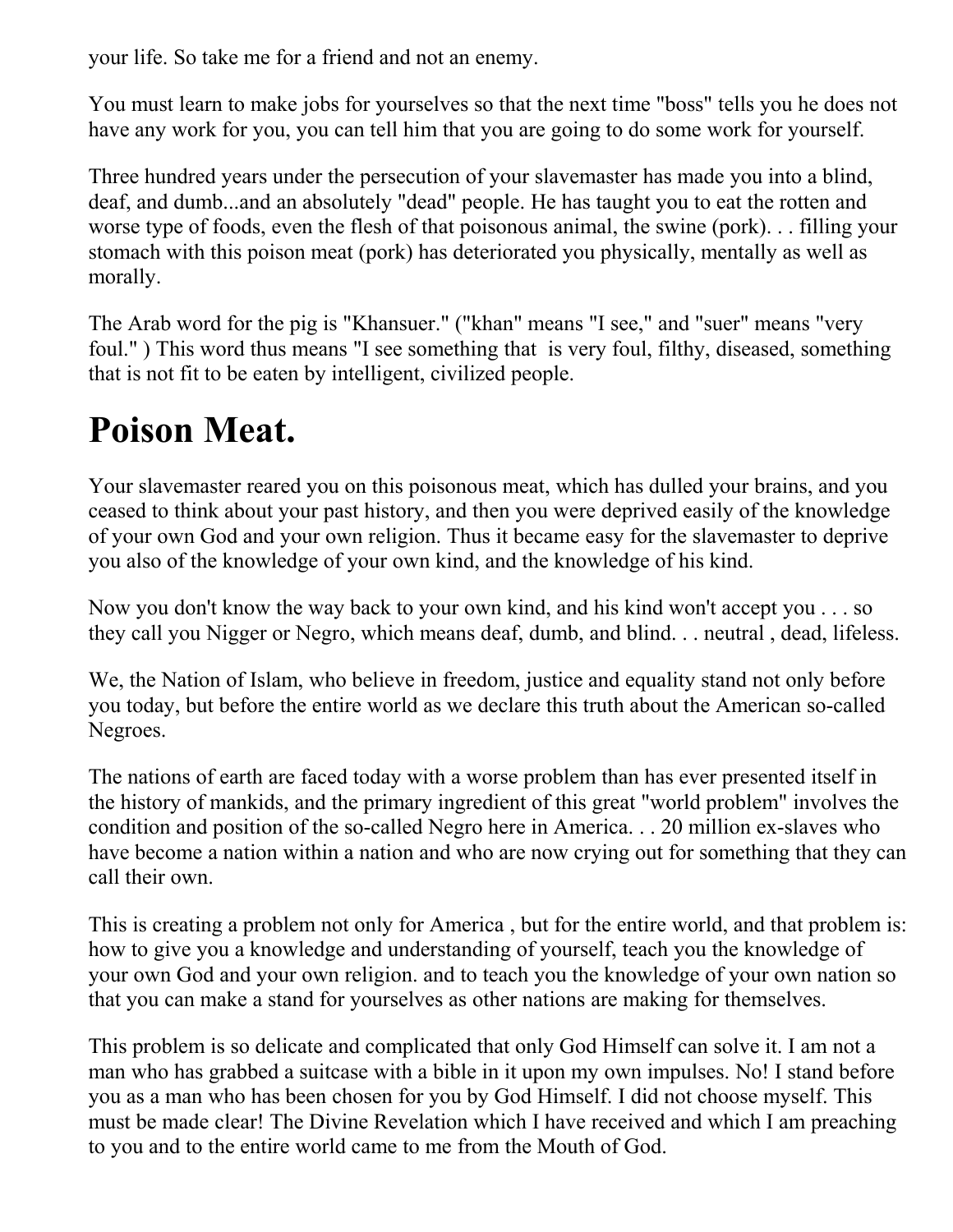I did not see Him in a vision and receive my mission ia a vision as others before me received theirs. I was in the Presence of God for over three years, and I received what I am teaching you directly from His Mouth .

Let the infidels curse and swear at me. Let the infidels go on the warpath of propaganda against Elijah, but I warn you: "You better listen today to him who has received his instructions directly from the Mouth of Almighty God."

I did not receive this gospel from a paper, nor a book, nor from a vision, nor from an angel, but directly from the Mouth of Almighty God Himself.

## **Absolute Cure.**

My beloved people: I know your problems and your burdens; I know your problems and your burdens; I know what you go through; you don't have to tell me. . . for I have the ABSOLUTE CURE for all your problems and ailments.

All you have to do is listen to what I say, and then jump up on your feet and follow me.

I don't want you to be too proud, as others were in former times; they were to proud to follow the words of the prophets. I don't want you to be like that. I want you to place more value on your life than they did.

Think something of your future, and your children, and your people. Accept Allah and His religion and follow me and I will lead you to Him and to a heaven right here on this earth.

Come and follow me, and you will not have to wait until after you die to see God, nor will you have wait until after you die to enjoy a heaven somewhere up in the sky.

Beloved Brothers and Sisters: after receiving this Divine Revelation that I am teaching you from the Mouth of God, I have not stopped one day for the last twenty nine years. I have been standing, preaching to you throughout these past twenty-nine years, while I was free and even while I was in bondage.

I spent three and one-half years in the federal penitentiary and also over a year in the city jail for teaching this truth. I was also deprived of a father's love for his family for seven long years while I was running from hypocrites and other enemies of this word and revelation of God. and which will give life to you and put you on the same level with all other civilized and independent nations of the earth.. . . and this is the greatest desire of Almighty God Allah and Elijah Muhammad.

This afternoon I want to teach the so-called American Negroes the true knowledge of themselves that will lift them from the bottom and place them back at the top of civilization.

## **Ezekiel.**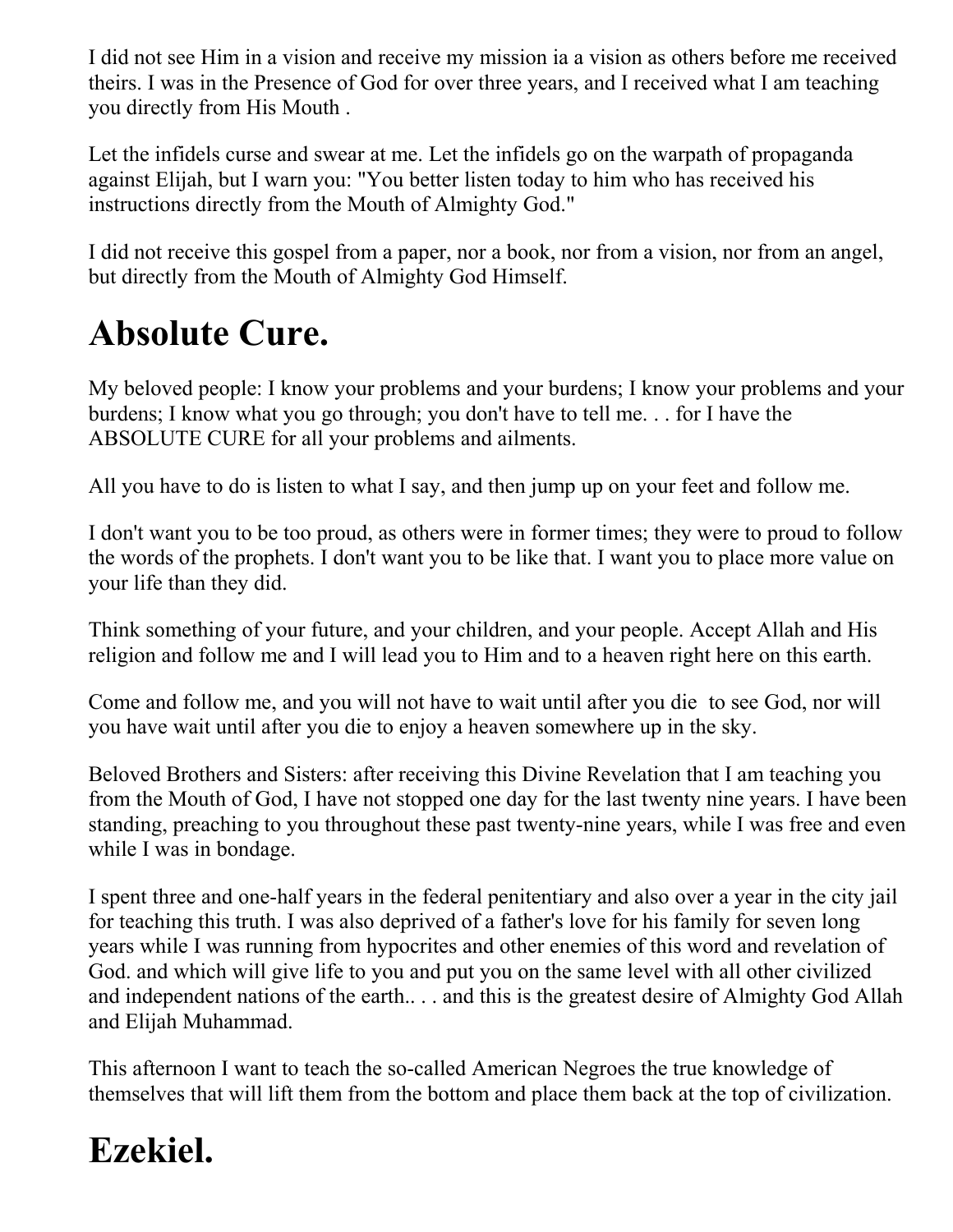I know how you feel. I know how you think. You think as Ezekiel says of you. Ezekiel says, "This whole House of Israel, they say their hope was lost and they were cut off from their fathers."

You are a people who are all hopeless because you think there is no hope for you. You think that because you have been cut off from your own people for so long there is no chance of you ever uniting or of ever becoming anything but what you now are.

I say you arre wrong. The God of your Fathers, whose proper name is Allah, will strengthen you and cause you to stand upon your own feet as an independent people in the eyes of other people on this earth.

## **Grave of Ignorance.**

This Truth that I am teaching will raise you up from the grave, not out of the earthly grave, but out of the grave of ignorance."

You just need the knowledge of yourself, your own God and your own religion.

God has missioned me to give you this Truth: freedom, justice, and equality.

These are the things I must teach you about: freedom first, because you have never been free here in America. You know nothing about the pleasures or happiness of a free person. You know nothing about justice. You know nothing about equality, or being equal with other civilized nations of earth.

I know you and your thoughts about me and what I teach. Inwardly, some of you are with me 100% but outwardly you are not. Why? Because you have the greatest enemy over you, a man can have, and that is "FEAR." Fear is your greatest enemy.

You were filled with fear of your slavemaster when you were little babies, over 400 years ago when our fathers were brought in chains to the western hemisphere on a slave ship what was named "The Good Ship Jesus." The captain of that ship was an English Christian named John Hawkins.

The American white people had come to this country from Europe and had already begun to subdue the Indians. We were brought here to a people who could not speak our language nor could we speak theirs. Thus the language of our forefathers was soon destroyed, and you know nothing about it today.

The language of the slavemaster was forced upon our foreparents, and they were brought up also wearing the names of the slavemasters.

Today, you are still speaking their language and wearing their names.

During 300 long years of slavery you were deprived of the privilege of even going to church,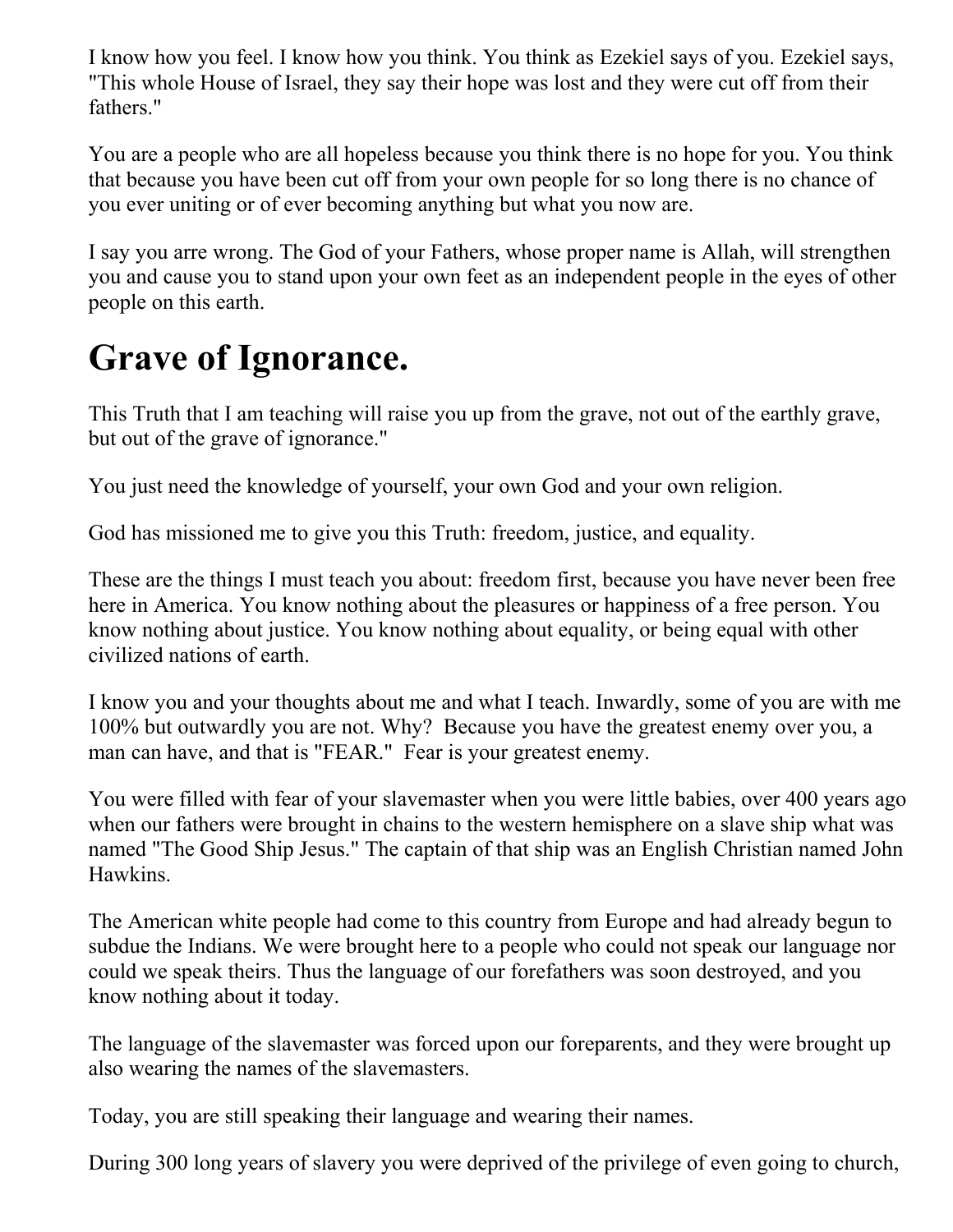and there were no such things as schools for you in those days. Besides depriving you of education the slavemaster did not teach you about God, Jesus, and the Holy Ghost that he is now teaching you about today. You were never allowed to sit with them in their churches until just a few years ago.

Beloved brothers and sisters, think over this: for over 400 years you had no knowledge of yourselves, no knowledge of your own religion, and no knowledge of the biblical prophesies and predictions pertaining to the "lost people" who would be on this planet until the last days, and whom God Himself would have to search for and then save them from the clutches of their enemies.

You have never been given a knowledge of that because your slavemaster knew those prophesies were speaking about you (the American so-called Negroes).

For less than 100 years now a little bit of the Christian religion has been taught to you in a diluted form, but never the full text of it. You have never learned the prophetic fate of Christianity, nor do you know anything about the caucasian people who have translated the bible into their language. Yet, you are a people who think you know all about the bible, and all about Christianity, and you are even foolish enough to believe that nothing is right but Christianity.

#### **Revised Bible.**

Your slave master tampered with the words of the bible; he "translated" it; he "revised" it; he fixed the reading of it to make you a worse slave than your foreparents were.

The slavemaster is the "god" who "sent" some of your fellow slaves to preach to you. Their favorite text was, "Servant, obey your master." but he didn't really have to preach that because the lashes of the whip upon the backs of your parents for 300 years had beaten them into obedient submission.

But, my beloved brothers and sisters, the christian religion you now are believing in so strongly came down to you from your slavemasters. They kept that religion and its secrets guarded from your parents' ears for 300 years.

What was then so sacred in Christianity ? What was so sacred in the bible which they kept locked away from the slaves? What was so sacred about these things that the slavemaster did not want his slaves to read or ever hear preached? It it was so good, why didn't he want his slave to hear this good then? Why didn't he want his slave to believe in God then?

First of all, the slave master did not want the slaves to know the truth about God nor about His true religion, fearing that the slave would then begin looking for his god to deliver him from his white oppressors.

I know some of you are afraid to listen to this truth but I am going to preach it to you until you are free of that fear.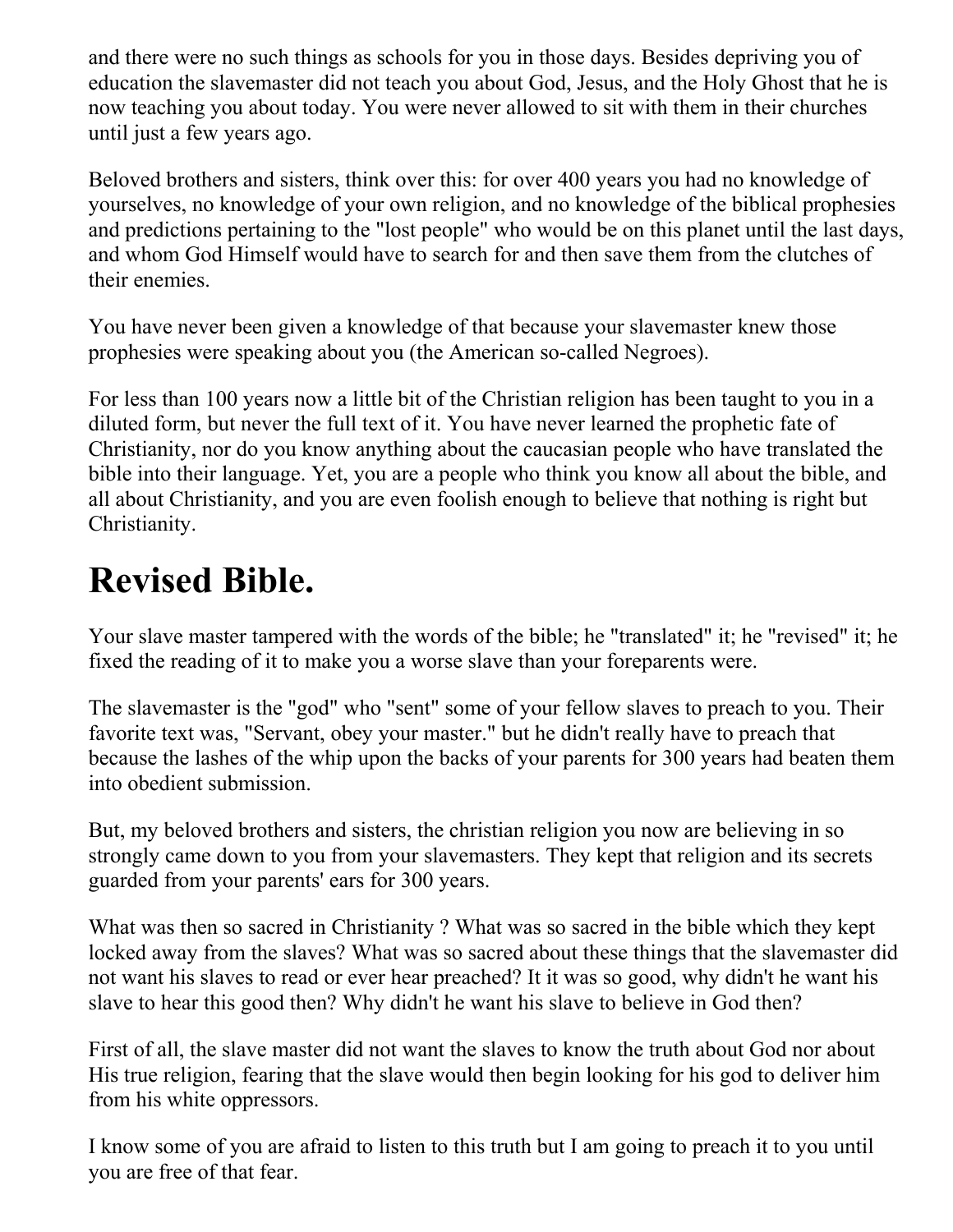A man told me a few years ago that I would be wasting my time to come to Georgia. He said that the Negroes in Georgia were more afraid of white people than you will find anywhere else on this earth. I told him that I myself was born in Georgia and did not see why they should be afraid of the white man, I told him that I was a grown man, married and with two children when I left Georgia. I also told him that they need not fear the white man; the only thing they need to fear is the fear within themselves.

I say to you that your fear of the white man is THE GREAT EVIL.

Fear is of such nature that it will make you deprive yourself of your own salvation. Fear is the enemy that will make you stoop and bring yourself to disgrace before the world. Fear is the real enemy that you and I should throw into the garbage can.

My beloved people: you say you have the true religion of God, Jesus and the Holy Ghost. How do you know? I am not asking you to answer these questions, because God has missioned me to answer them for you. You don't know the answers. All you know is what you have heard your slave master say.

You say Christianity is the right religion and that you believe in God The Father, God The Son, and God The Holy Ghost. You believe that this Jesus is God's son and that He gave His son to save you.

You say that the Holy Ghost "overpowered" a virgin girl named Mary, yet you don't call the child the son of the Holy Ghost, you call the child "the son of God" You charge God with being the father of this virgin girl's child.

My beloved brothers and sisters how could you accept a religion that teaches you to believe the God of righteousness was responsible for making a virgin girl in Palestine pregnant with a child 2000 years ago, called this child his "son" and let this "son" die for the sins of the wicked world?

When a man is not married to a woman and he commits such a sinful act it is called adultery. God is not married to a woman and if He commits such a sinful act that produces a child out of wedlock, which actually opens the gateway of adultery to the entire world, then it is a shame to ask me to believe in that god.

We in Islam do nor ascribe"sonship" to Almighty God, because He has no son. All of us are His "spiritual" children, but He has no physical son. To say that God has produced a physical son out of wedlock (without being married to the mother of that son), and then placed this son before our eyes and say, "This is my beloved son; all who believe in him and follow him shall be saved," actually opens the gateway for all kinds of adultery and other indecent acts.

God had already told His prophet Moses that the people should be stoned to death for adultery. Now if God had come 2000 years after giving the law against adultery to Moses, and after "courting" or "overpowering" Mary and she was a virgin girl who had never been touched by any man, and yet she became pregnant with His child, and that child is the flesh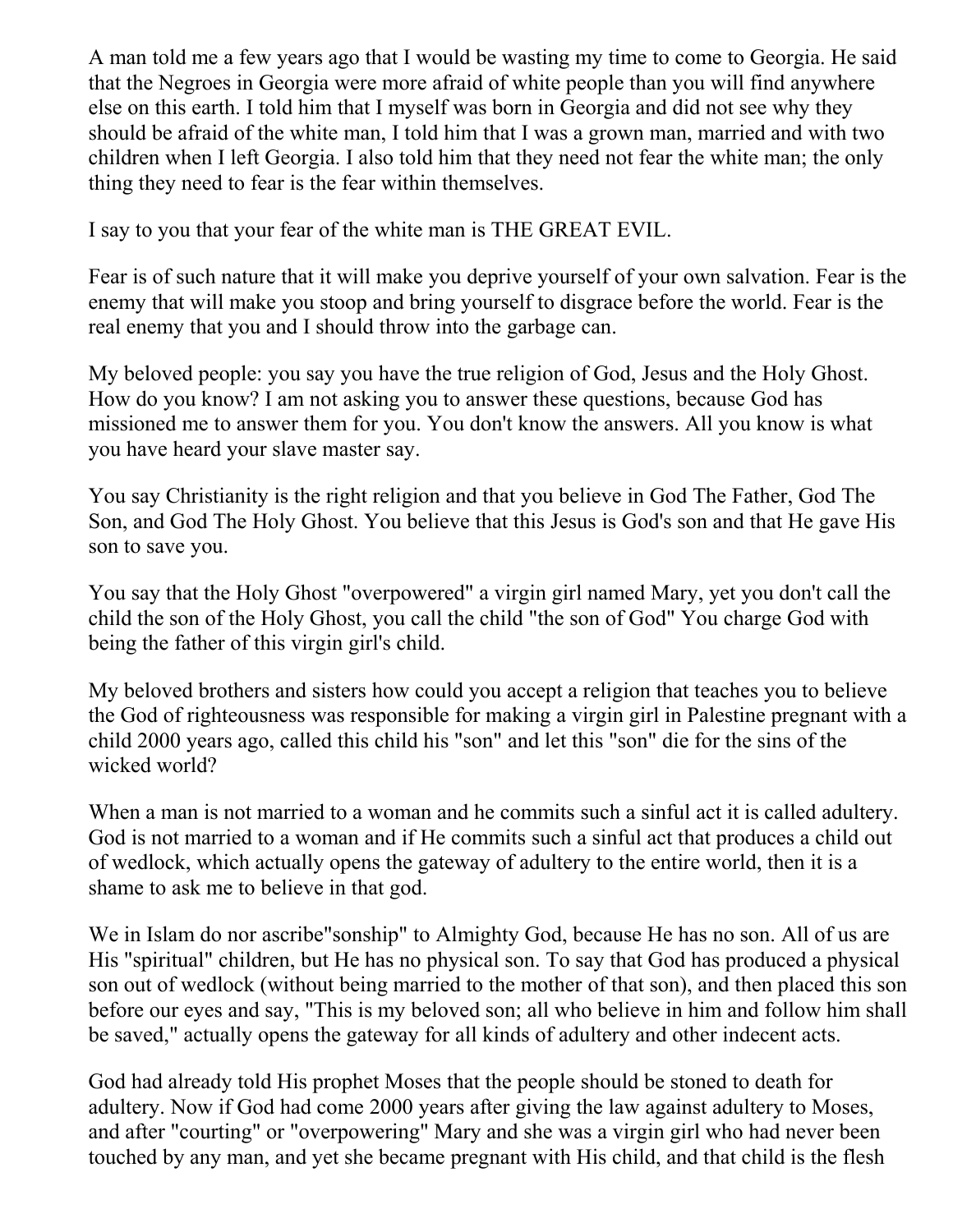and blood "son" of God. . . then the Christians are charging God Himself with having committed adultery with Mary.

This just could not have been done if God was a spirit. If He was a spirit He could not father a flesh and blood son. He would have to have a son like Himself. If He was a spirit, then His son would have to be a spirit too. And, if He did beget a son by Mary, then all other woman would be justified in producing sons that same way, by committing adultery and then blaming it on the "spirit.".

The Western world is always defending Christianity and they mock me and other Islamic teachers. They do not want Islam preached to you , but the reason you are hearing it today is because it is time.

This preaching of Islam to you today cannot be stopped; it is like the Rising of the Sun ... right on time.

#### **Shriners Are "Moslems"**

Here in America there are also three and one-half million indirect belevers in Islam, in the secret order called Shriners, or Higher Masons. When you take the 33 degree in masonry you are no longer called a Mason; you are then called a Moslem Son, and in that order (or degree) you are taught the prayers of the Moslems and you come under the teachings of Islam.

In that High Degree you are taught to turn your face Eastward, toward the Holy City of Mecca in Arabia. All of this is part of the Moslem religion, Islam.

Today, Islam must be taught to the so-called America Negroes. You must learn about this religion, because there can be no judgment of the devil and his wicked world until after you (the lost people of God ) have heard the truth about God and the truth about the devil as I am teaching you today.

It is only after you have heard the teaching of Islam that you can make a wise choice between God and the devil. We are not trying to force you to accept Islam, but we are trying to make you realize that we know what is in store for this world; we know what tomorrow will bring.

Therefore, we are not in fear of losing our lives, but we will lay down our lives this very minute for the truth. We are not running from death; we are running only to save lives ... .YOUR LIVES!!!

You must have freedom, Justice , and Equality. You cannot be free as long as you are calling yourselves by your slave master's name; you cannot be free as long as you do not know who you are; you cannot be free as long as you do not know your own people; you cannot be free as long as you don't know how to even ask for freedom.

Beloved brothers and sisters, God has given me the key that will open the door of freedom, justice and equality that has been locked against you. You must be taught a knowledge of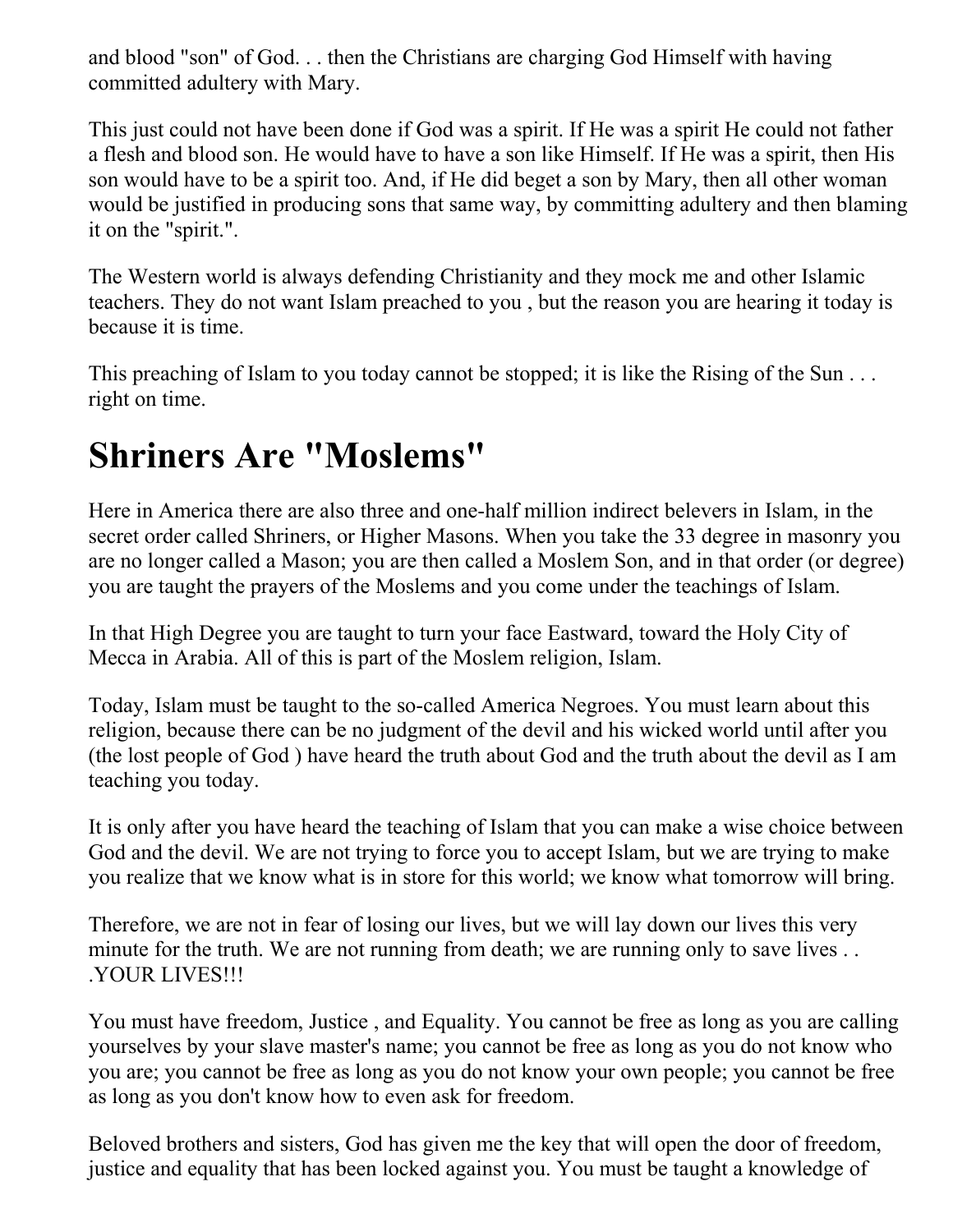your own God. My mission is to make you acquainted with Him to prepare you to meet Him face to face.

## **God Is Real.**

God in not a mystery today; He is not something invisible. He is not a spirit. He is not something other than flesh and blood; He is in the flesh and in the blood. God is a human being ! God would have no joy or pleasure in humans (us) if He Himself were something other than a human being. God would have no joy or pleasure in the material universe if He Himself were other than material.

## **The Devil Is Real.**

The devil is also a flesh and blood human being. The devil is not an invisible spirit. The bible and the Holy Qu'ran both plainly state that God is going to destroy the devil in a Lake of Fire in "the last days." If the devil was an invisible he could not be destroyed. You can destroy a man but you cannot destroy a spirit. So I repeat to you, my beloved brothers and sisters, God and the devil both are flesh and blood human beings.

There is no such thing as seeing God or the devil after you die. There is no such thing as a heaven up in the sky or a hell down in the ground. All of that is fantasy, false stories made up by your slave master to further enslave you.

God is a man ! The devil is a man ! Heaven and hell are two conditions, and both are experienced in this life right here on this earth.

You have already suffered the worse kind of hell in the hands of the only real devil! It is the devil who did not want you to know this truth that God has missioned me to teach my people.

He is afraid that when you learn his real identity you will then separate yourselves from him and thereby escape the fiery destruction God has prepared for him. He wants to keep you from your salvation in the hereafter. He knows that without this truth that I am teaching you, you could never avoid the fire that God has ordained for him and enter into the Hereafter.

And by HEREAFTER, we mean the Kingdom of Righteousness that God will establish "here" on this earth "after" the devil has been destroyed in the Divine Lake of Fire.

## **God's Coming**

Beloved Brothers and Sisters, it has been predicted by all the prophets that God is coming. Well, if God is coming (and He must be coming because the whole world claims to be "looking" for Him ), then He must be something visible.

If He is an invisible spirit then the world wouldn't be "looking" for Him to come. The world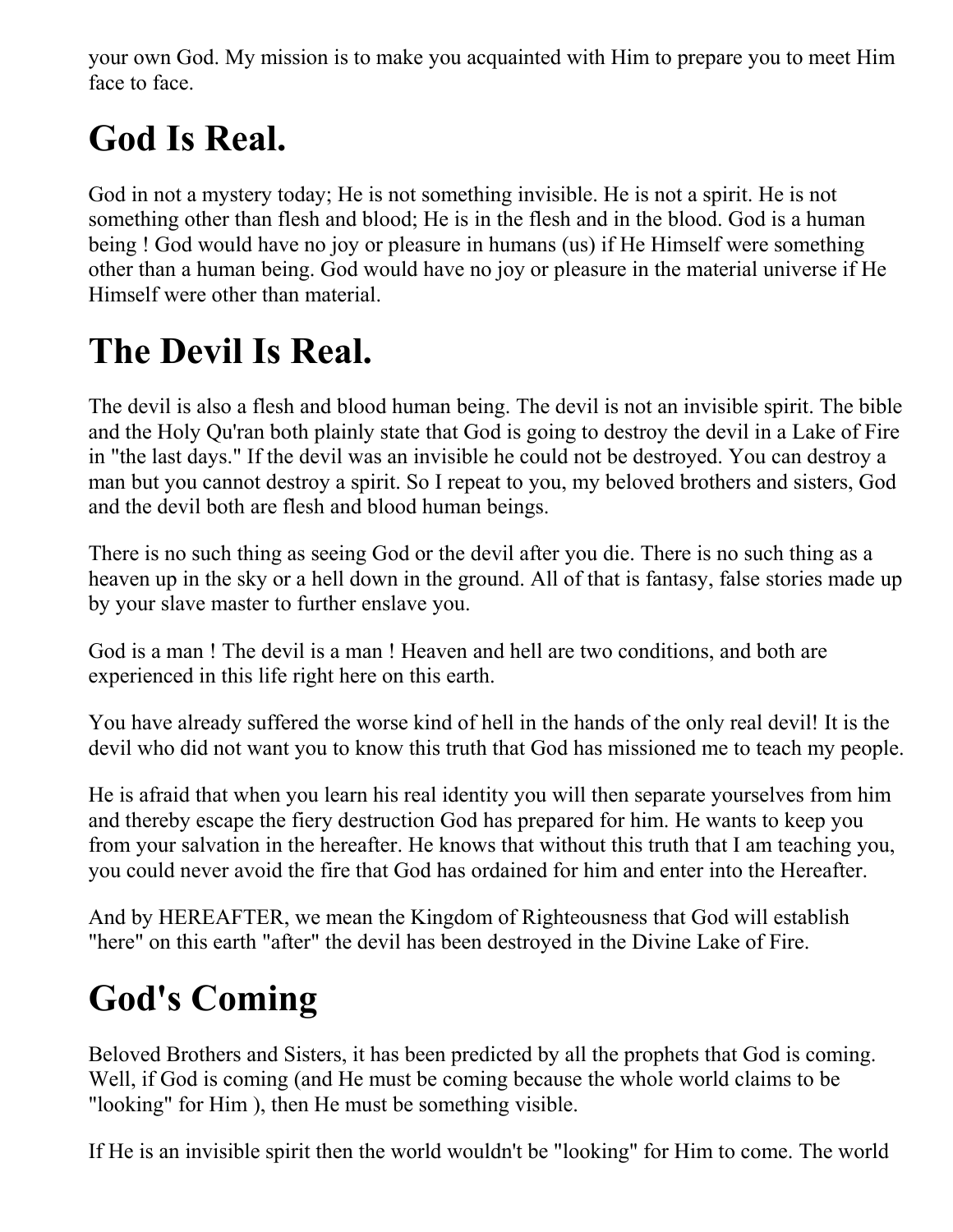couldn't say, "we will see Him". . . because we don't "look" for a spirit, we feel for a spirit.

If God is a spirit and He says He made Adam in His own image and likeness, then I say to you Adam would have been a spirit; But God did not make a spirit.He made a man like Himself. Man looks like God and God looks like man because God is a Man. Man acts like God; he acts with power. Man does not just sit down and wait for the wheat to grow itself, harvest itself, make itself into flour, bake itself, and then bring itself to him to eat, does he? No !!!

Man plants the wheat, man cultivates it, man thrashes it, man grinds it into flour, man bakes the bread, and then man eats its. If man sits all day in the house waiting for a spirit to produce that bread he would starve to death. No spirit in heaven or in hell will bring you bread ... . and no spirit in heaven or in hell will bring you freedom, justice, or equality.

## **Devil's Imps.**

I say to you, my beloved brothers and sisters, your slave master and his imps (the Negro peachers) have blinded you by such ignorant teachings and today you are still foolishly sending your praises and your prayers to an invisible God who is supposed to be somewhere out in space, and who cannot be found by you until after you die.

And , this same ignorant doctrine has you believing there is an invisible devil down in the earth somewhere beneath your feet . . . while in reality the devil is right here on top of the earth, walking around on two feet like you are, and you are looking at him every day.

## **The Diving Being.**

God is a man,a flesh and blood being, but He is a Diving Being.

Why do we call God a Divine Being?

Because He is a like we are but His wisdom, power, and other capabilities and attributes are Supreme. . .making Him the Highest Power, the Supreme in Power, or Supreme Power. He is a being like ourselves, but He has the Divine Capacity of exercising His Power or to project through His Power the powers of the Universe. . . and therfore we call Him the Supreme Being and the God of the Universe.

He has the Divine Power to will whatever He wishes and to bring it into existence with His Divine Will. But He is not an invisible spirit somewhere up in the Sky. His home is right here on this earth.

I would defy any spirit outside the the spirit that is in a man to do anything for me or to me. I would defy any devil that is outside of a man to do anything for me or to me. But I do recognixe the devil in those that can do us harm and have done us harm.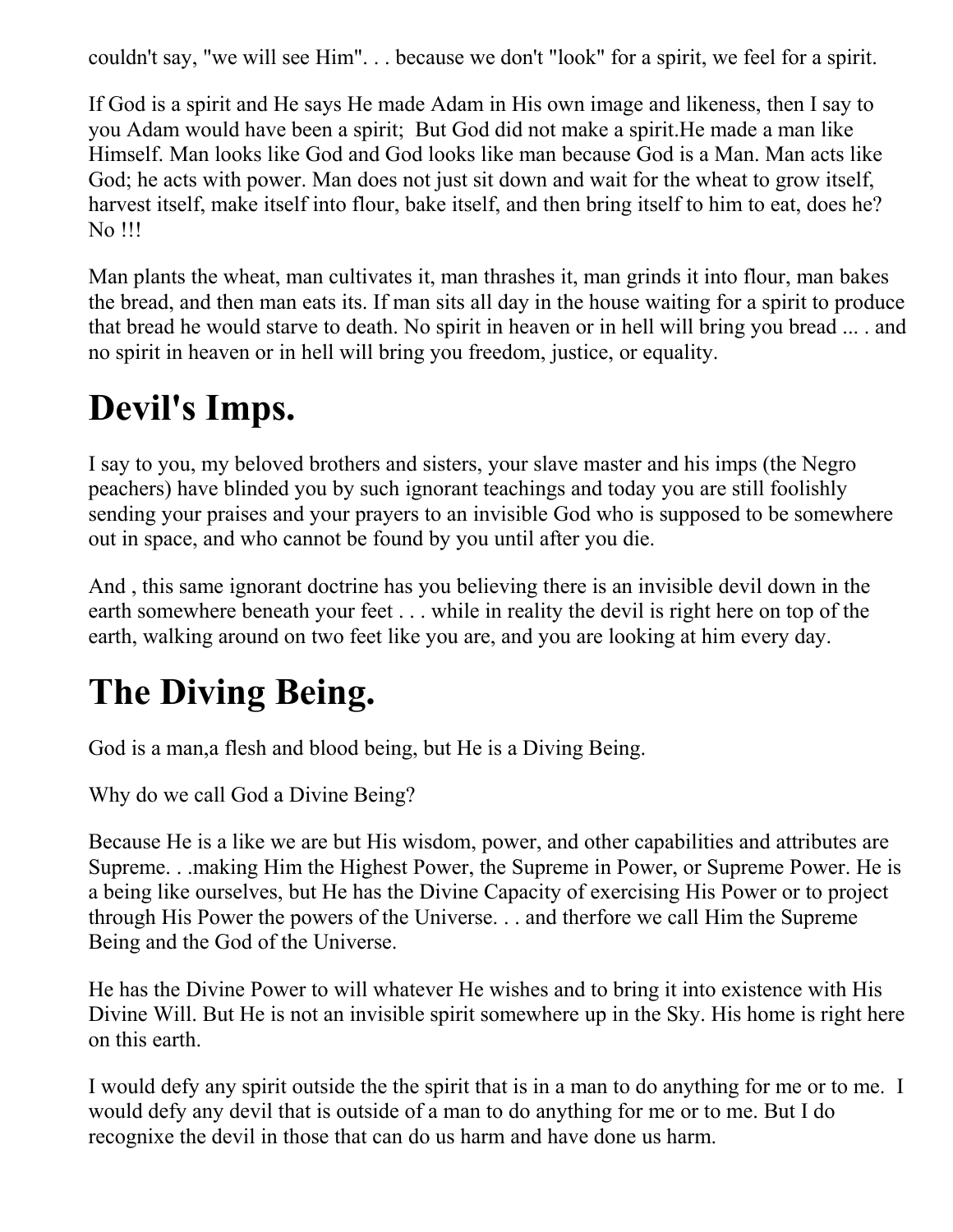No spirit independent of man can do us harm or good.

#### **Down To Earth.**

Beloved Brothers and Sisters, let us bring our minds out of the sky; let us stop being spooky; let us learn to face reality; let us look around here on this earth as other intelligent and civilized people are doing.

Here in Atlanta is the seat of education for the so-called Negroes in this country. Yet most Negroes here are still locked into the most crowded and undesirable areas.

Therefore, I would like to know what are our educated people doing with this education to elevate the living standards of your own people, and to eliminate the misery and poverty yet suffered by the so-called Negro masses who do not have education?

You who are college graduates, and you who are educators and instructors here in Atlanta Georgia : I would like for you to tell me what you are doing with this education you have received from the white man toward making your own people more independent ?

What are you doing for your people with your education? Should not you take that education to unite your people and bring them up out of the "mud of ignorance," and make them an independent people?

But with all your education you yourself are still dependent upon your slave master for a job,and for your food, clothing and shelter. With your education, you have enough land and farmers to do something about the condition of the so-called American Negro.

#### **Follow Me.**

But you must first agree that the most important ingredient has been omitted from your education, and that is the knowledge of God, the devil, of yourself, and of your enemy.

Accept Allah and His true religion (Islam), and come and follow me.

I am God's Messenger to you. I have the keys to your salvation.

Come and follow me and I will show you how to use your education, your skills and talents, for the good of your own people and yourself.

In the unity and harmony and Brotherhood created by the religion of Islam, it is easy for us to pool our knowledge and finance to set farms and grow food to feed our people; we can set up factories to manufacture our own necessities, and other businesses with which we can establish trade and commerce and become independent as other civilized people are.

Then, in whis way you will be using your education to bring your people out of the slums and